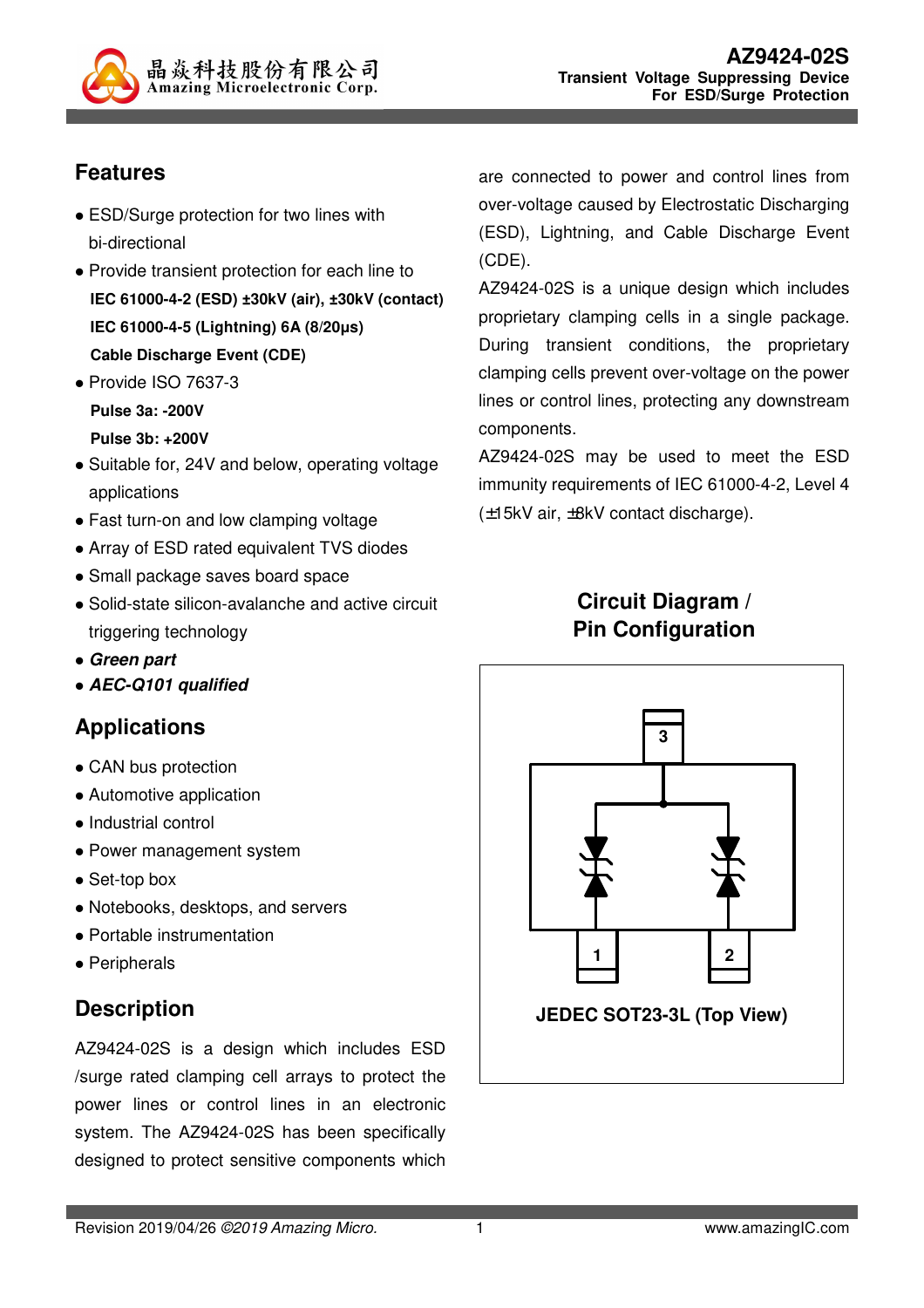

## **SPECIFICATIONS**

| <b>ABSOLUTE MAXIMUM RATINGS</b>        |                            |                 |             |  |
|----------------------------------------|----------------------------|-----------------|-------------|--|
| <b>PARAMETER</b>                       | <b>SYMBOL</b>              | <b>RATING</b>   | <b>UNIT</b> |  |
| Peak Pulse Current (tp=8/20µs)         | Ipp                        | 6               | A           |  |
| Operating Supply Voltage (I/O pin-GND) | $V_{DC}$                   | ±26             | v           |  |
| ESD per IEC 61000-4-2 (Air)            | $V_{ESD-1}$                | ±30             | kV          |  |
| ESD per IEC 61000-4-2 (Contact)        | $V_{ESD-2}$                | ±30             |             |  |
| <b>Lead Soldering Temperature</b>      | ${\sf T}_{\sf SOL}$        | 260 (10 sec.)   | $^{\circ}C$ |  |
| <b>Operating Temperature</b>           | $T_{OP}$                   | $-55$ to $+125$ | $^{\circ}C$ |  |
| Storage Temperature                    | ${\mathsf T}_{\text{STO}}$ | $-55$ to $+150$ | $^{\circ}C$ |  |

| <b>ELECTRICAL CHARACTERISTICS</b>        |                      |                                                                                                |            |            |            |             |
|------------------------------------------|----------------------|------------------------------------------------------------------------------------------------|------------|------------|------------|-------------|
| <b>PARAMETER</b>                         | <b>SYMBOL</b>        | <b>CONDITION</b>                                                                               | <b>MIN</b> | <b>TYP</b> | <b>MAX</b> | <b>UNIT</b> |
| <b>Reverse Stand-Off</b><br>Voltage      | $V_{RWM}$            | Pin-1, -2 to pin-3, $T = 25^{\circ}$ C                                                         | $-24$      |            | 24         | $\vee$      |
| Reverse Leakage<br>Current               | $I_{\text{Leak}}$    | $V_{RWM} = \pm 24V$ , pin-1, -2 to<br>pin-3, $T = 25^{\circ}$ C                                |            |            | 100        | nA          |
| Reverse Breakdown<br>Voltage             | $V_{BV}$             | $I_{BV} = 1 \text{mA}$ , pin-1, -2 to<br>$pin-3, T=25^{\circ}C$                                | 26.2       |            | 33.5       | $\vee$      |
| Surge Clamping Voltage                   | $V_{CL-surge}$       | $I_{PP} = 5A$ , tp = 8/20 $\mu$ s, pin-1,<br>-2 to pin-3, $T = 25^{\circ}C$                    |            | 31         |            | $\vee$      |
| <b>ESD Clamping Voltage</b><br>(Note 1)  | $V_{CL-ESD}$         | IEC 61000-4-2 +8kV ( $I_{TLP}$ =<br>16A), contact mode, pin-1,<br>-2 to pin-3, $T=25^{\circ}C$ |            | 31         |            | V           |
| <b>ESD Dynamic Turn-on</b><br>Resistance | $H_{\text{dynamic}}$ | IEC 61000-4-2 0~+8kV,<br>contact mode, pin-1, -2 to<br>pin-3, $T = 25^{\circ}$ C               |            | 0.2        |            | Ω           |
| Channel Input<br>Capacitance             | $C_{\text{IN}}$      | $V_R = 0V$ , f = 1MHz,<br>pin-1, -2 to pin-3, $T = 25^{\circ}$ C                               |            | 38         | 45         | рF          |

Note 1: ESD Clamping Voltage was measured by Transmission Line Pulsing (TLP) System.

TLP conditions:  $Z_0 = 50\Omega$ ,  $t_p = 100$ ns,  $t_r = 1$ ns.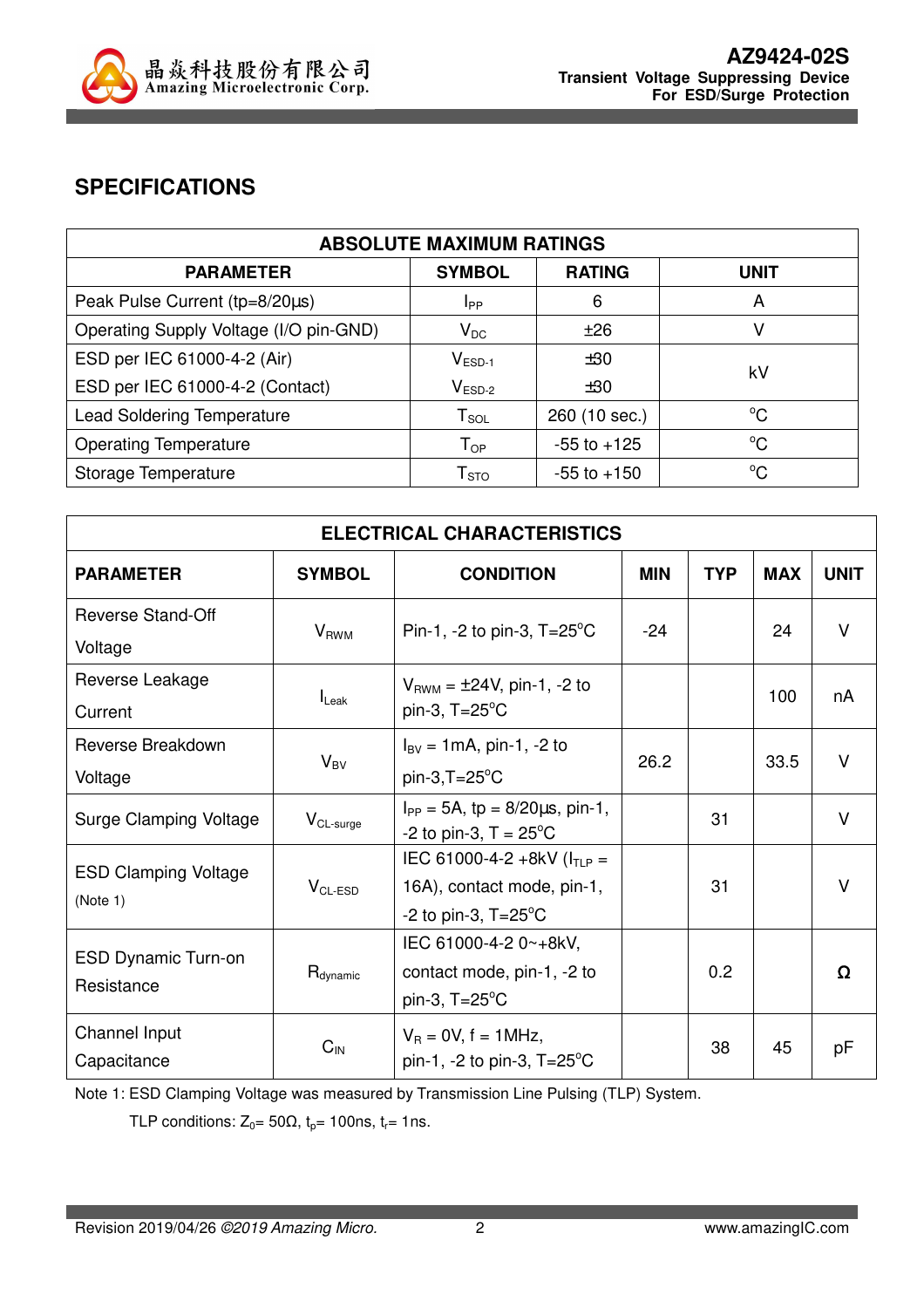

# **Typical Characteristics**





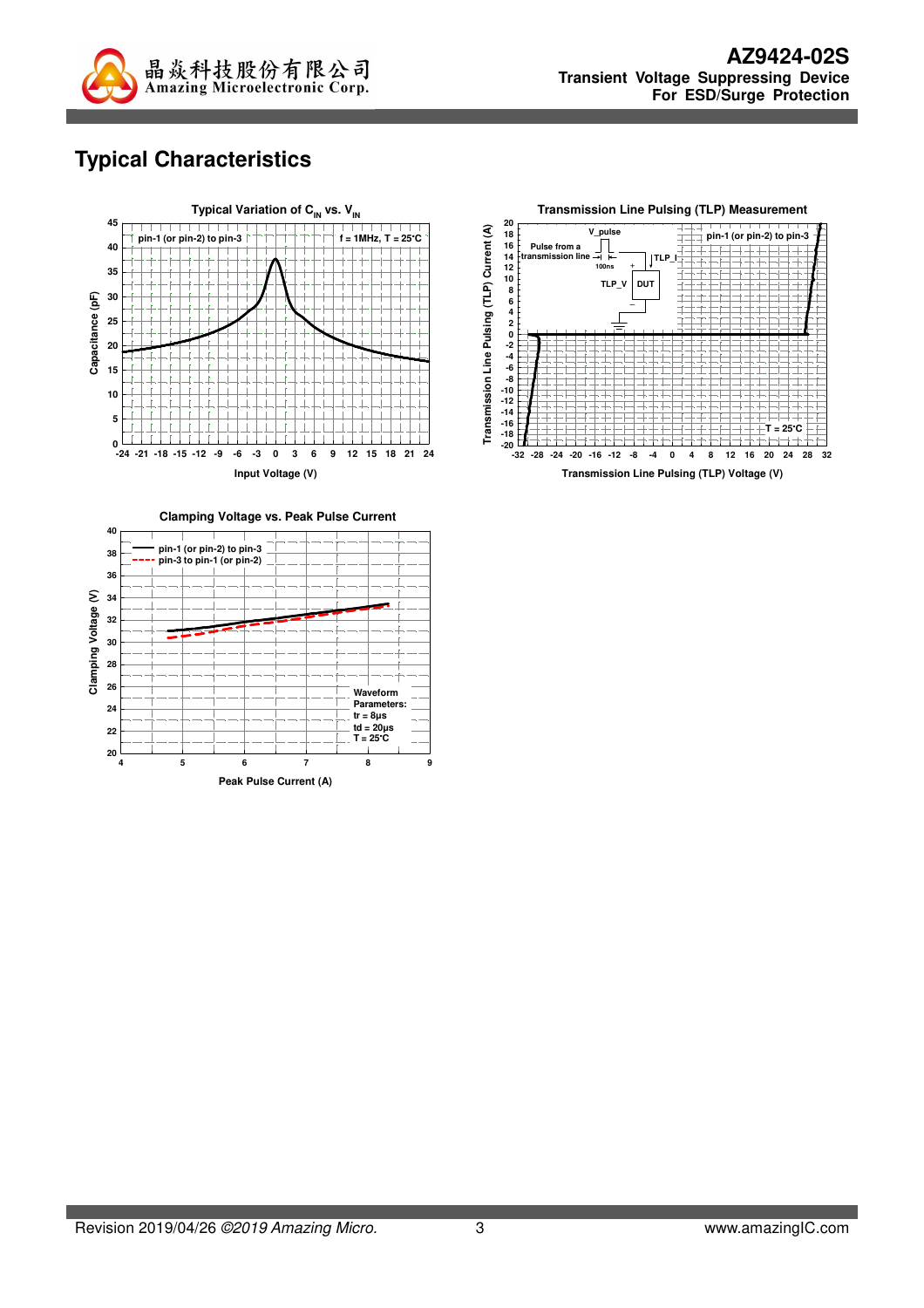

### **Application Information**

The AZ9424-02S is designed to protect two lines against system ESD/Lightning pulses by clamping it to an acceptable reference. It provides bi-directional protection.

The usage of the AZ9424-02S is shown in Fig. 1. Protected lines, such as data lines, control lines, or power lines, are connected at pin 1 and pin 2, respectively. The pin 3 is connected to a ground plane on the board. In order to minimize parasitic inductance in the board traces, all path lengths connected to the pins of AZ9424-02S should be kept as short as possible.

In order to obtain enough suppression of

ESD induced transient, a good circuit board is critical. Thus, the following guidelines are recommended:

- Minimize the path length between the protected lines and the AZ9424-02S.
- Place the AZ9424-02S near the input terminals or connectors to restrict transient coupling.
- The ESD current return path to ground should be kept as short as possible.
- Use ground planes whenever possible.
- NEVER route critical signals near board edges and near the lines which the ESD transient easily injects to.



**Fig. 1 The ESD protection scheme by using AZ9424-02S.**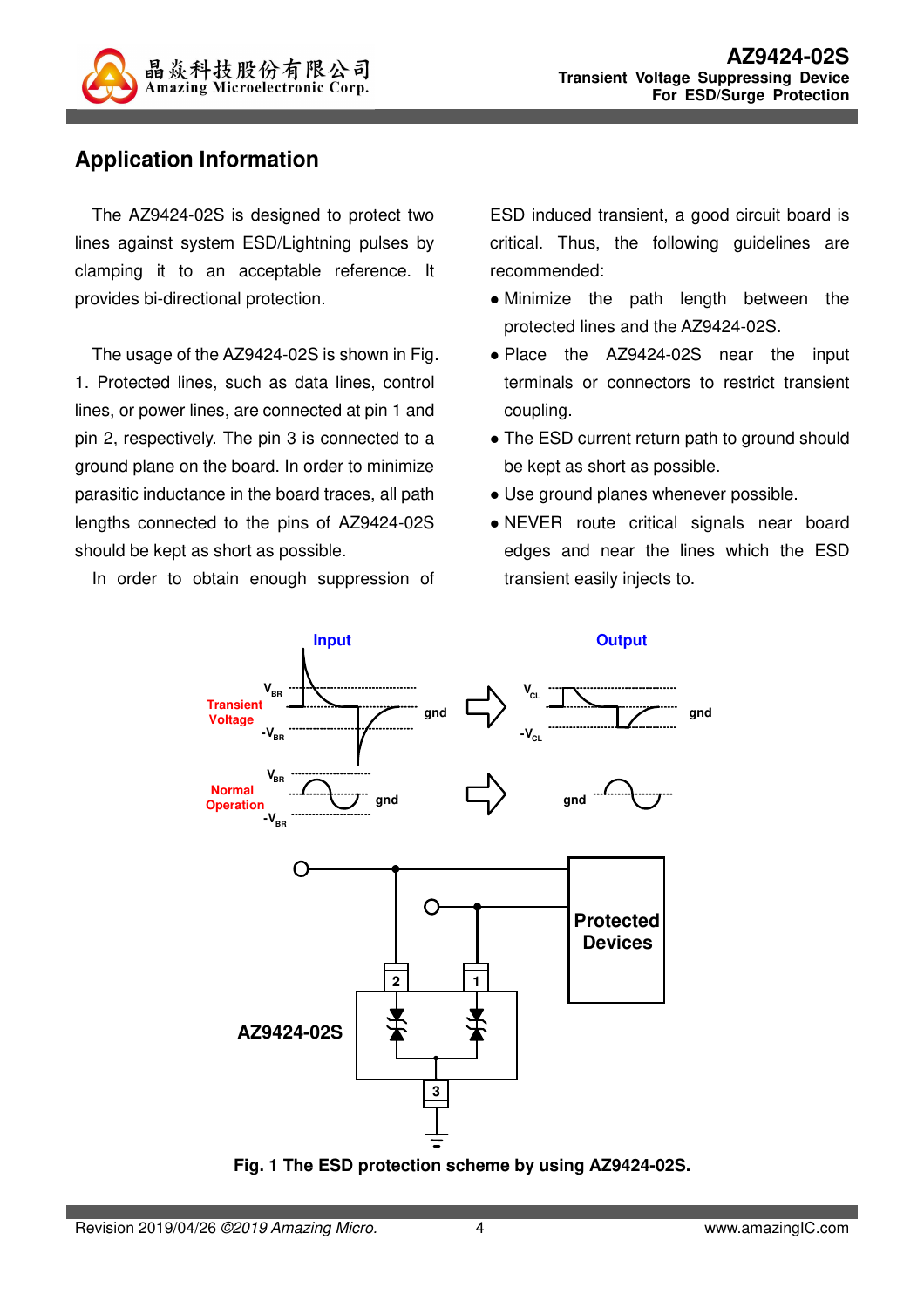

### **Mechanical Details**

# **SOT23-3L PACKAGE DIAGRAMS**



| ਤ |  |
|---|--|

**END VIEW** 



| <b>PACKAGE DIMENSIONS</b> |  |
|---------------------------|--|
|---------------------------|--|

|               | <b>MILLIMETERS</b> |          |  |
|---------------|--------------------|----------|--|
| <b>SYMBOL</b> | MIN.               | MAX.     |  |
| A             | 0.90               | 1.15     |  |
| A1            | 0.00               | 0.10     |  |
| A2            | 0.90               | 1.05     |  |
| b             | 0.30               | 0.50     |  |
| C             | 0.08               | 0.15     |  |
| D             | 2.80               | 3.00     |  |
| Е             | 1.20               | 1.40     |  |
| E1            | 2.25               | 2.55     |  |
| е             |                    | 0.95 TYP |  |
| e1            | 2.00<br>1.80       |          |  |
| L             | 0.55 REF           |          |  |
| L1            | 0.30               | 0.50     |  |
| $\theta$      | 0                  | 8        |  |

#### **LAND LAYOUT**



Notes:

This LAND LAYOUT is for reference purposes only. Please consult your manufacturing partners to ensure your company's PCB design guidelines are met.

Note : Green means Pb-free, RoHS, and Halogen free compliant.